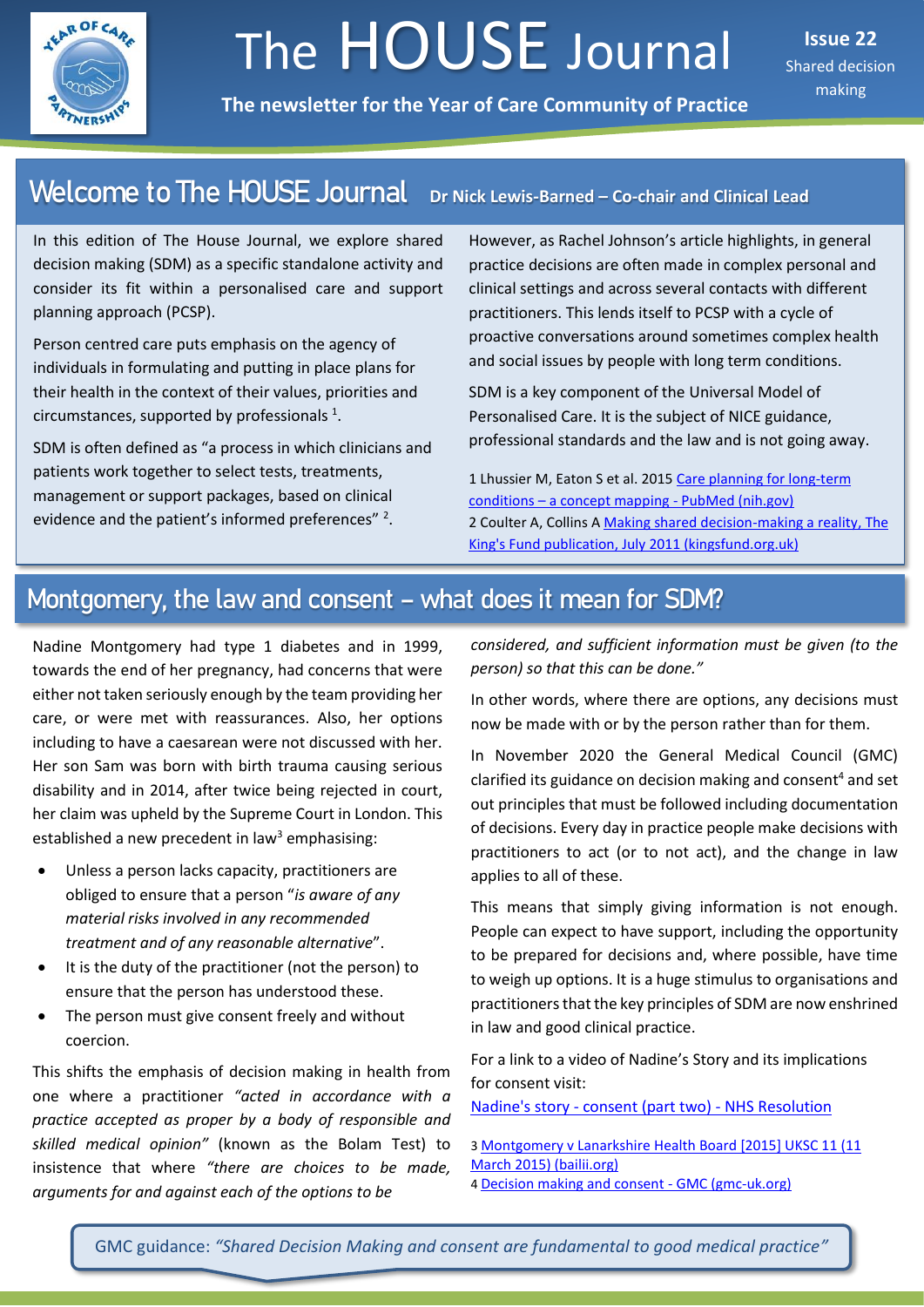# Year of Care - Shared Decision Making training

Year of Care have developed a new training programme to support groups of clinicians who work together to consider how they can introduce SDM for service improvement in line with national policy and guidance.

The training is delivered over 2 half day sessions and can be augmented by a service facilitation session which supports the team with detailed mapping of the SDM points in patient journeys.

The training includes discussion, demonstration, practice and planning around the following areas:

• Philosophy, benefits and components of SDM

- Identifying the key SDM moments across a patient pathway
- Observation, practice and reflection of the consultation skills involved in SDM
- The use of language and discussion of risk
- Making plans to put in place practical changes to embed SDM into care pathways and patient journeys

Please contact Year of Care if you are interested in this training.

# Taking a Shared Decision Making Approach in Speech and Language Therapy (SLT)

We are lucky to have been working with Year of Care Partnerships since last January, when we were introduced to SDM in a taster session. We explored how we could use SDM to support the principles of 'Realistic Medicine' in acute and community speech and language therapy.

As SLTs we are often involved in difficult decision making both on the wards and in community, alongside the wider MDT. For example, we support people making non-oral feeding decisions. We are skilled at using resources to assist communication if this is also affected, and we are closely involved with people with MND, helping them to decide whether to 'bank' their voice, and exploring options for their end of life care.

What ignited our interest in SDM right from the start was the focus on enhancing the experience of the person, reducing decisional regret and increasing the person's ability to understand their options and communicate their views and preferences. As SLTs we are extremely well placed to advocate for people within the MDT, and feel that SDM can enhance this even further.

(risks)

What are my options

What different

will this

Key components of preparation What will hann What have I got if I do nothing and why de

What is the

vviiat is the<br>ecision I have<br>to make?

How quickly do

the decision

ive to mak

matter to me?

What is a good outcome fo

 $m<sub>P</sub>$ 

A follow up face to face Year of Care training session in June got us brainstorming the myriad of ways in which we could implement service improvement within our pathways.

Because we are involved in peoples' decisions about whether to undergo a particular assessment or treatment in the first place, we decided that a good place to start to embed SDM would be around referral for videofluroscopy (VF) examination (an X-ray assessment of swallowing).

This has resulted in reworking our information leaflets in collaboration with the radiology team, to include sections such as 'What are the benefits?', 'What are the risks?', 'Are there any alternatives?' and 'What difference could this test make?'.

As well as providing the person with clearer and unbiased information, we are looking at allocating patients more time to think through their options and what they might lead to, instead of routinely referring for VF.

Enthused and brimming with ideas about how this could work in our whole team, momentum for testing this out has been good, and whilst COVID and winter pressures have delayed a couple of planning sessions, we have a meeting scheduled to create a final draft our new VF information leaflet.

Next, we are going to trial this with patients and get valuable feedback.

### **Laura Burtle**

Specialist Speech and Language Therapist Northumbria Healthcare NHS Foundation Trust

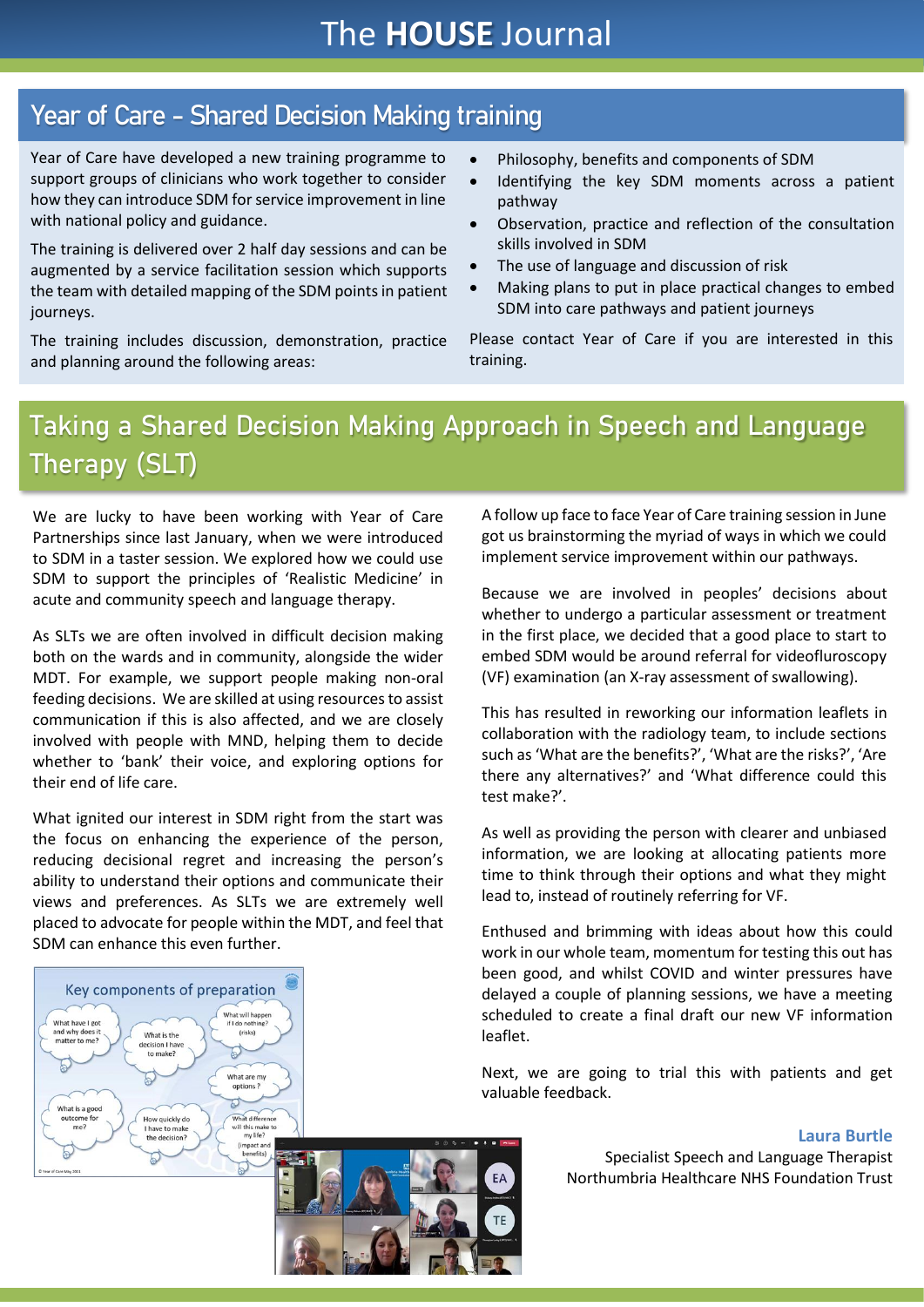# The **HOUSE** Journal

## Personalised Care and Support Planning and Shared Decision Making

Shared decision making (SDM) shares the same core value set as personalised care and support planning (PCSP) but with an emphasis on specific decisions, actions or interventions at a point in a person's health journey where there are clear options.

SDM is often a component of a wider PCSP conversation. It's often also fairly easy to identify specific SDM moments in specialist pathways where there are options, and where the consequences of a decision can be anticipated.

SDM will be more successfully implemented when people are clear there is a decision for them to make and where attention is given to helping people to prepare for these key conversations, much like PCSP.

Also like PCSP, this will require that systems and tools are developed to support people to understand their health, and navigate their choices and the health system.

Professionals also need the values, knowledge and skills to support people. The ability to elicit people's priorities skilfully is as important to SDM as PCSP, and the ability to discuss risk clearly and without bias is even more critical.

In summary, while the context differs both SDM and PCSP share much in common in terms of principles, approaches, and skills. To be delivered well they require system change with careful attention to helping people be informed and prepared. Both require organisational sign up, consultation skills, teamworking and leadership from clinical teams.

# Shared Decision Making – how it's working in general practice and what we can do

Shared decision making (SDM) was first suggested in relation to well defined one-off decisions with a clear evidence base (e.g. whether to have a particular surgical treatment). In general practice however, where such decisions are relatively rare and people often bring multiple problems arising from different health conditions, functional difficulties and social circumstances to each appointment, the mantra of 'no decision about me without me' can seem daunting. While it's routine to formulate problems and think through options these seldom map to a neat evidence base and may take place over several contacts, sometimes supported by several practitioners.

In my PhD I observed consultations between different healthcare professionals and people with either heart failure or hypertension. It was clear that there were lots of decisions being made, by the person in deciding what to raise in the consultation, and by the practitioner thinking through the diagnosis and possible next steps. Practitioners often used their understanding of the person, perhaps built up over time, to inform the decision making.

Yet it was rare for practitioners to share their thinking, there was little explicit discussion of the choices that were being weighed up, and few opportunities for the patient to either develop their understanding of the choices, or to contribute their experience, understanding and values. Despite these, primary care teams do have the skills to support SDM and

recognise that it fits with the holistic, person-centred care that most practitioners value.

Glyn Elwyn describes three stages of SDM - choice talk (acknowledging that there is a choice to be made), option talk (discussing the options in detail) and decision talk (supporting the person to come to a decision). Underpinning all of these is the need to support people to understand their health and their options. We must recognise the expertise that people bring, check the assumptions that we are making, seek to establish what is most important to the person and what they want to achieve and be explicit when we are weighing up decisions. If we can do this people and practitioners can reach a shared understanding of the choices being made, and people can be confident that the decisions reached reflect their values and preferences.

### **Dr Rachel Johnson**

NIHR Clinical Lecturer in General Practice, Uni of Bristol General Practitioner, The Old School Surgery, Bristol